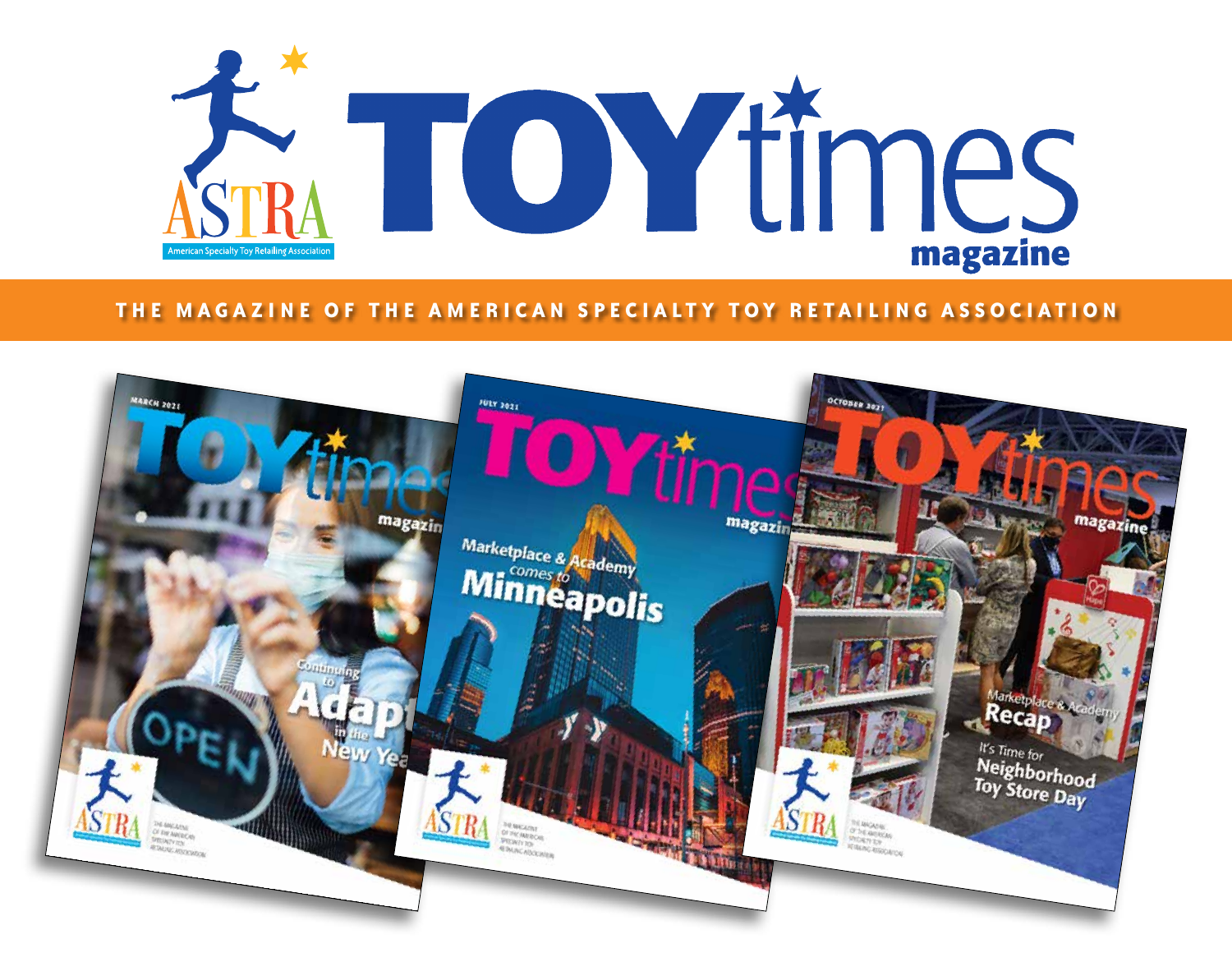

*Toy Times* is ASTRA's official magazine. The international not-for-profit trade organization provides education, networking, consumer public relations, and product sourcing and discounts to grow the specialty toy industry. Its members build their businesses around toys that focus on what the child can do rather than on what the toy can do. They are leaders who have a positive influence on the economy, culture and creativity of the communities they serve. ASTRA thrives on their cooperation and communication. The articles and ads in Toy Times help get the conversation started.

*Toy Times* has been proudly produced by trade magazine publisher Fahy-Williams for more than 20 years.



1,032 Specialty Toy Retailers 582 Manufacturers **343 Independent Sales Reps** Affiliate Members **69**

# TOTAL CIRCULATION 2,026

*Mailed to members of the American Specialty Toy Retailing Association around the world.*

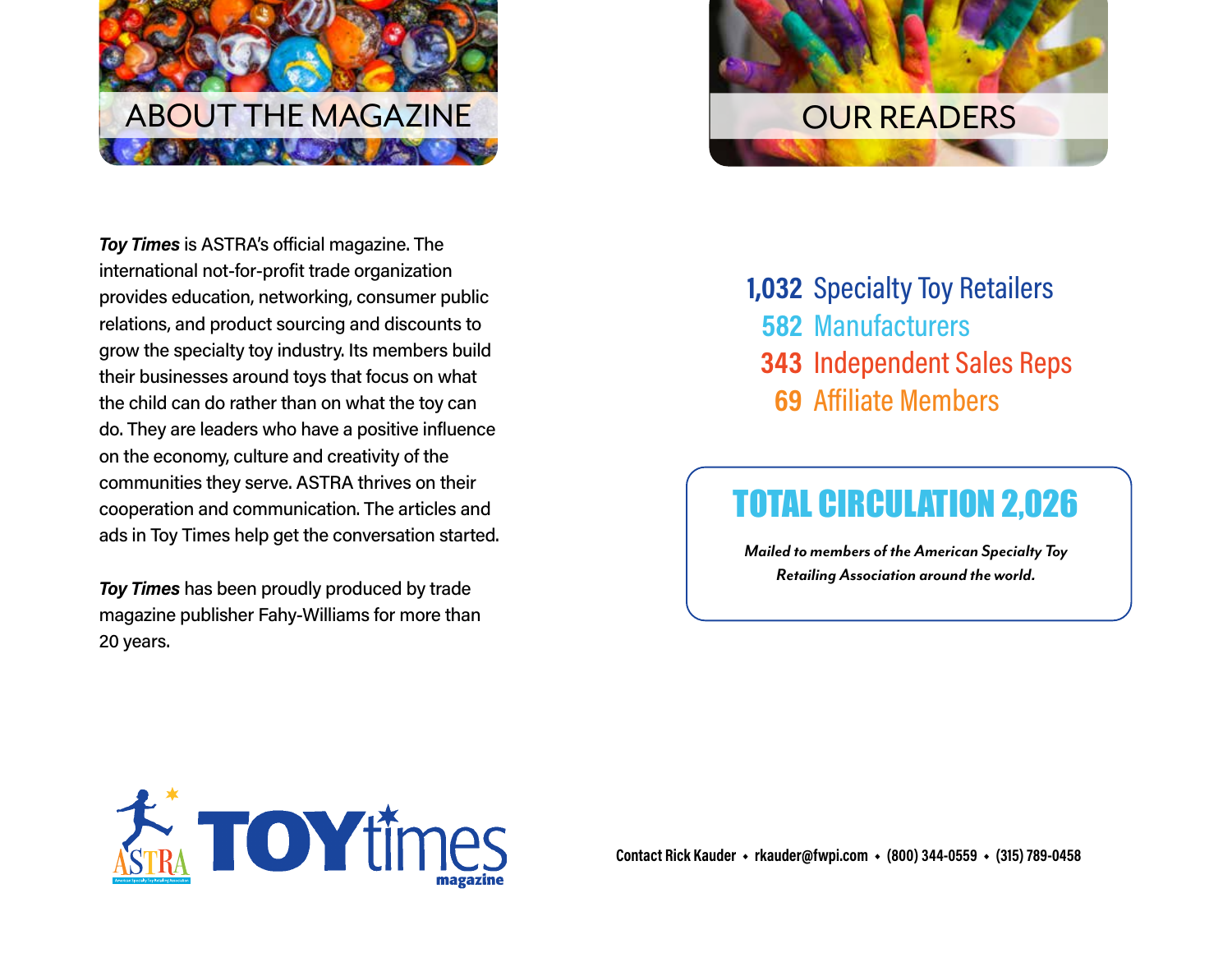

Four issues, plus the association's annual membership directory, are mailed firstclass to its members each year. **Toy Times Magazine** includes sensible business advice, profiles, trends and industry news. An ad in the magazine is a great way for manufacturers to announce new products, services and ordering specials to specialty toy retailers. Each print issue is also published digitally online and promoted via email for additional advertising exposure.

#### **JANUARY (Toy Fair Preview) Membership Directory MAY (ASTRA Show Preview)**



 **AD SPACE DUE: DEC 3, 2021** MATERIALS DUE: DEC 10 **MAILING DATE: JAN 14**

### **Membership Directory**



 MATERIALS DUE: FEB 4 **MAILING DATE: MAR 11**



 **AD SPACE DUE: MAR 25** MATERIALS DUE: APR 1 **MAILING DATE: MAY 6**

AUGUST **(ASTRA Show Re-Cap)**



 MATERIALS DUE: JUL 15 **MAILING DATE: AUG 19** OCTOBER **(Holiday/NTSD)**



 **AD SPACE DUE: AUG 26** MATERIALS DUE: SEP 2 **MAILING DATE: OCT 7**

*Fahy-Williams has been Toy Times' official publishing partner since 2002.*



**Learn**

**Parents**

**Clever**

**Fun**

\*All dates subject to change

Print advertising payable net 30. Monthly installment plans available with credit card. **Contact Rick Kauder ◆ rkauder@fwpi.com ◆ (800) 344-0559 ◆ (315) 789-0458**